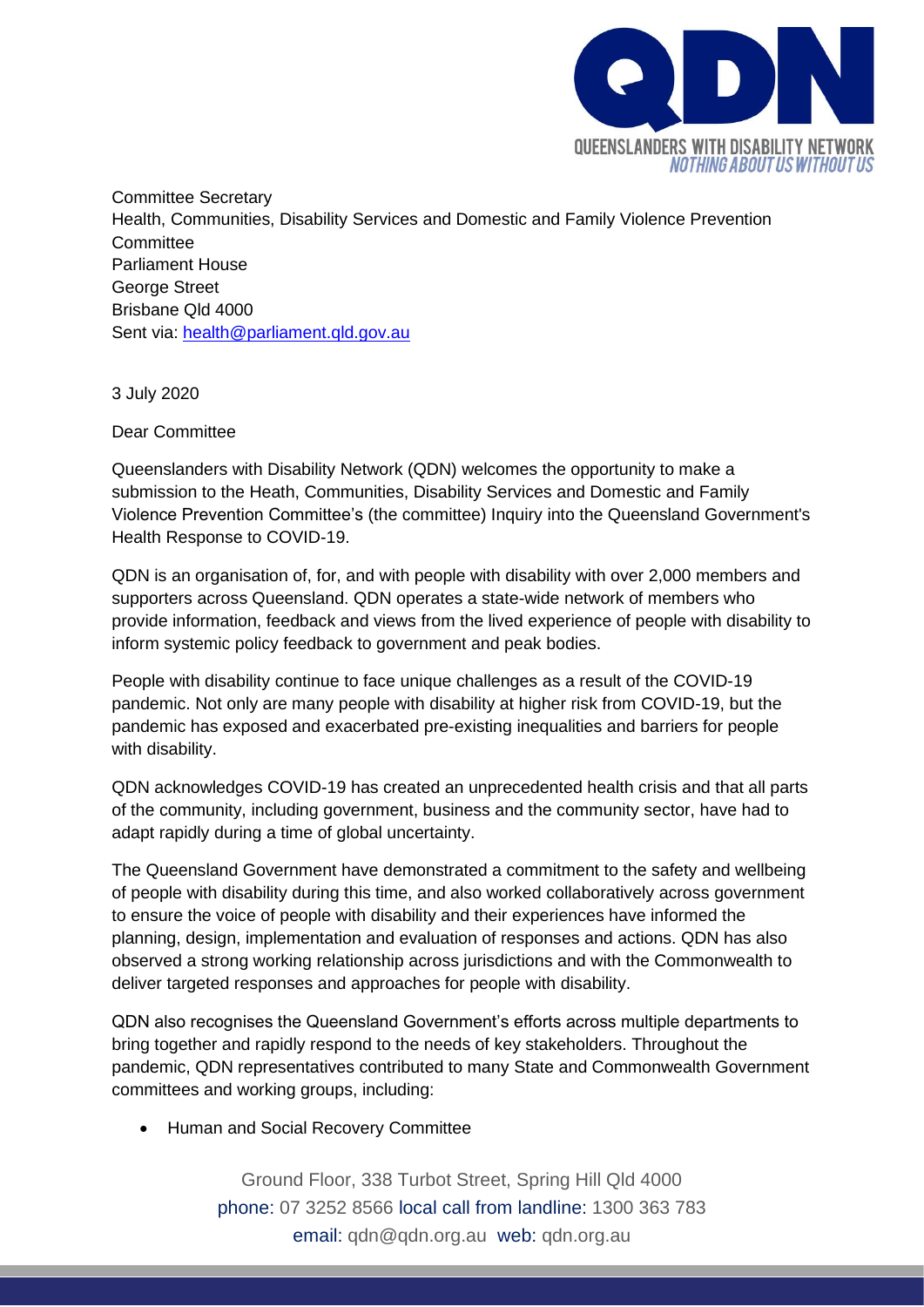- Queensland Clinical Senate
- Ministerial Housing Council
- Queensland Disability Advisory Council
- Queensland Transition Advisory Forum
- Queensland COVID-19 Health Working Group
- Queensland COVID-19 Disability Working Group
- Department of Housing COVID-19 Homelessness Housing Group
- Queensland Transition Advisory Group
- Domestic and Family Violence Disability Consultative Working Group
- Australian Government Department of Health Cross Jurisdictional National Roundtable Disability COVID-19

QDN acknowledges the development of State and Commonwealth Disability Health Plans to guide the health sector response for people with disability as an important step and action during this worldwide pandemic. These key documents include Queensland Health COVID Disability Plan and the Management and Operational Plan for People with Disability: Australian Health Sector emergency Response Plan for Novel Coronavirus (COVID-19) April 2020.

The issues and recommendations outlined in this submission have been developed to assist the Queensland Government's ongoing preparation, response and recovery in this ongoing public health emergency. COVID-19 presents a particular challenge to disaster planning and preparedness that prevention, preparedness, response and recovery are being delivered in parallel and concurrently as we respond to this moment in history.

QDN also sees there are a number of critical issues with regards to the immediate healthcare of people with disability in COVID- 19 and some areas that will have longer term health impacts on individuals and health systems that need consideration.

At the beginning of the COVID-19 outbreak in Australia, the rights of people with disability to access health care, get information about how they could stay safe and continue to access essential disability supports were critical to consider in Queensland's response to this pandemic.

In Australia, people with disability have rights enshrined in the United Nations *Conventions on the Rights of Persons with Disabilities, the Rights of the Child, and against Torture and Other Cruel, Inhuman or Degrading Treatment or Punishment*, and the *Disability Discrimination Act (Cth) 1992*. These help to ensure that people with disability receive the same level of healthcare as other persons, that healthcare workers promote the dignity and autonomy of people with disability, including their freedom to make their own choices, and that health care services are free from bias and/or discrimination.

For 10% of Queenslanders with disability, their access to funded disability supports is through the National Disability Insurance Scheme (NDIS), managed by the National Disability Insurance Agency (NDIA) and quality and safeguarding oversight by the NDIS Quality and Safeguards Commission. Both these Commonwealth agencies have played a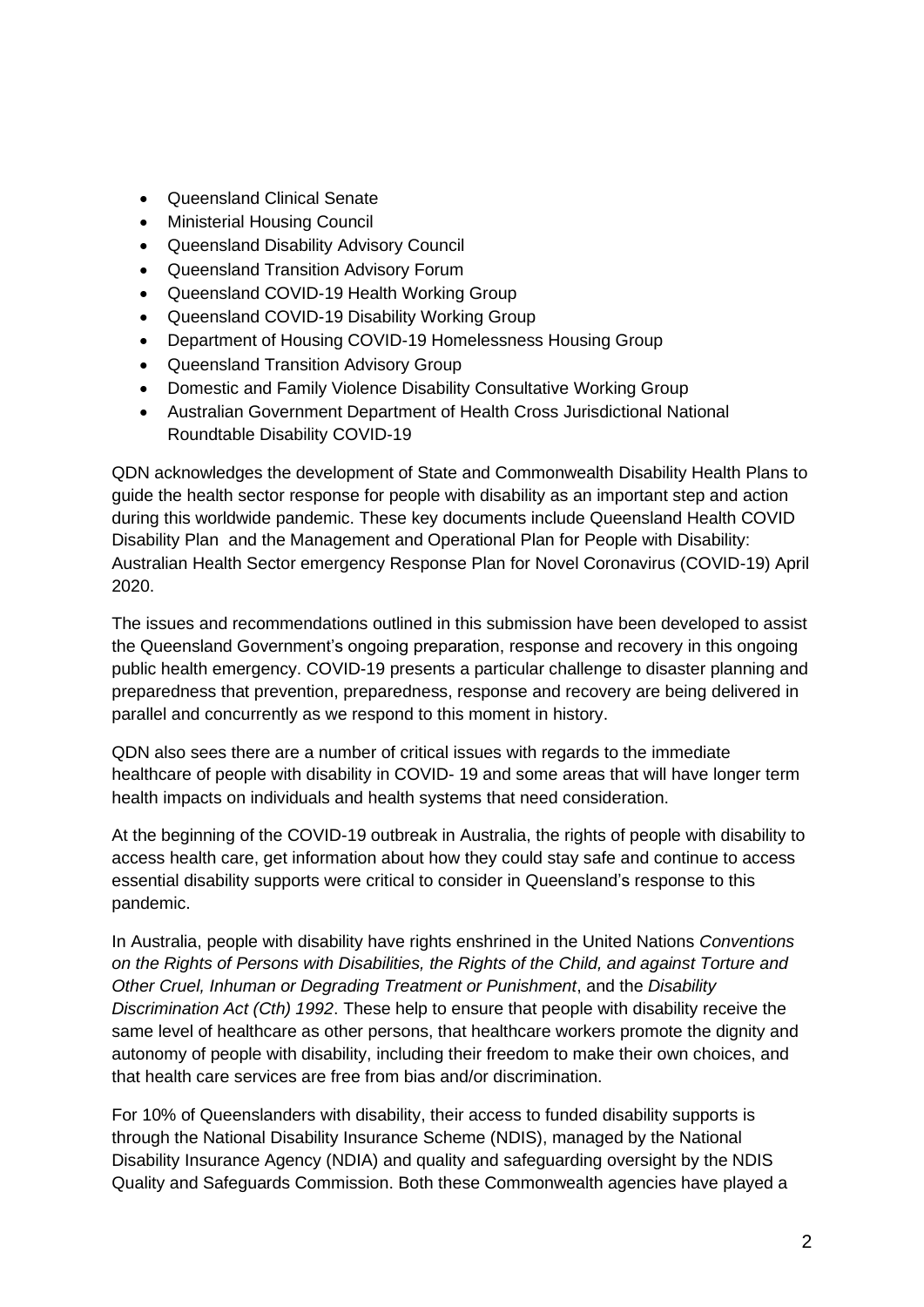key role in working collaboratively as key issues for people with disability have emerged and worked to address these both locally and nationally.

The specific health needs of Aboriginal and Torres Strait Islander and Culturally and Linguistically Diverse people with disability is also a key consideration with access to services, information, and supports.

Some key areas emerged as critical to Queenslanders with disability during this pandemic which can be framed within the following areas:

## *Preparedness:*

- emergency planning by and with people with disability for the specific COVID-19 public health emergency;
- having access to user-friendly public health information about the virus, preventing the spread and knowing what to do to stay safe;
- having access to digital technology and knowing how to use it to be able to get information, access essential disability and health services and stay socially and emotionally connected with family, friends and networks of support;
- targeted focus for people with disability who have been assessed as medically safe to leave hospital, to transition and be discharged from hospital to live and receive care and support in the community, and; being able to make informed decisions about the use of the COVID-19 Safe App.

## *Response:*

- access to 'essential' disability supports on a day to day basis to ensure continuity of care
- continuity of essential primary and acute health care that were impacted by Chief Health Officer directives;
- access to Personal Protective Equipment (PPE) for people with disability, the disability workforce and carers and training in how to use it;
- a need for priority testing for people with disability and the disability workforce
- targeted responses required for people with disability to maintain their 'non-essential health care needs' that are actually critical to maintaining their ongoing health and well-being;
- ethical decision making about the health care and treatment of people with disability within hospital settings;
- clear instructions and guidance for patients with disability to access to their authorised decision makers during hospital stays and for end of life care decisions, and;
- reasonable adjustments within disability support and hospital operating environments to deliver safe COVID practices for people with disability, particularly vulnerable people who need support persons with them for communication and situations where total self-isolation is impossible because of individual disability support needs.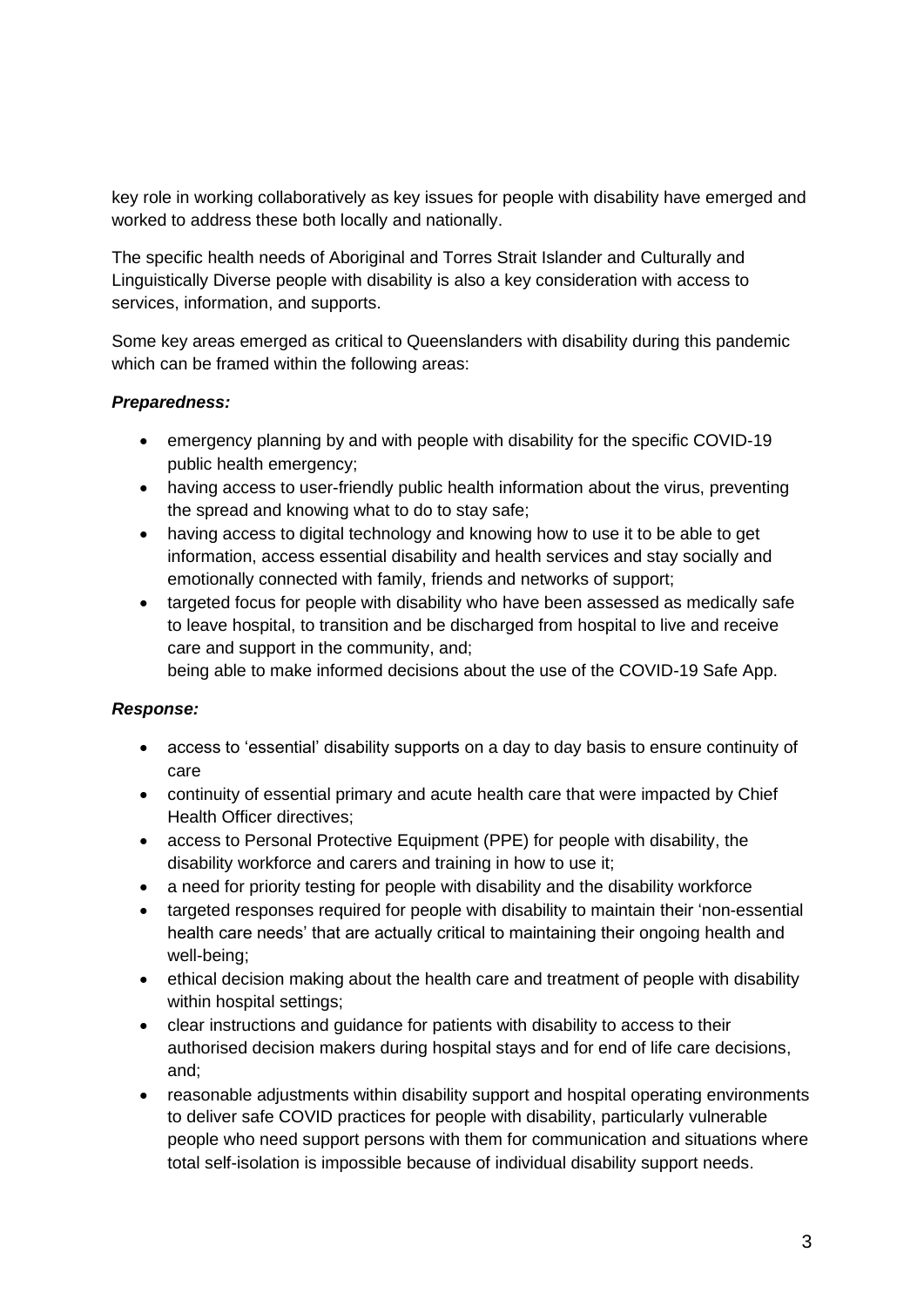## *Recovery:*

- access to supports and services that enable people with disability to transition from isolation to inclusion;
- focus on building resilience and well-being of people with disability, including specifically mental health and well-being services;
- rehabilitation of individuals who may contract COVID-19 and any ongoing complications, and;
- ensure the role and voice of people with disability to contribute to the recovery process is planned and integrated.

## **Queensland Government response: People with disability**

Governments play a vital role during disasters and emergencies to ensure all members of the community can access the information they need to;

- assess their risk:
- understand and make a plan for the steps they need to take to ensure they can stay safe, before, during and after a natural hazard or other emergency;
- make informed decisions about the actions to take during the emergency, and;
- take care of their health and well-being and adapt to the impact of the disaster and know where to go for help if they need it.

The Queensland Government, particularly the Department of Communities, Disability Services and Seniors, Department of Health, Department of Housing and Public Works and relevant Ministers and key statutory bodies have worked collaboratively with QDN through out this public health emergency to date to engage, consult and respond to the needs and supports of people with disability. Investment has also been provided to QDN to deliver a range of specific activities to assist with preparedness, response and recovery phases by and for people with disability.

The Queensland Clinical Senate also undertook a range of engagement and dedicated work with health consumers, people with disability and older persons through the peaks of Health Consumers Queensland, QDN and Council on the Ageing Queensland to inform their decision making and planning and this enabled a strong consumer voice and collaborative partnership across clinicians and consumers which aided Queensland's response.

QDN also established a COVID-19 Disability Advisory Working Group funded by the Department of Communities, Disability Services and Seniors during the peak of the pandemic, which comprised of a range of people with disability with diverse disability to provide lived experience perspective to inform direction and strategy that QDN has provided feedback to government.

# *Public health information:*

For people with disability, access to information about COVID-19 in user-friendly and accessible as part of the public health promotion information was critical. People with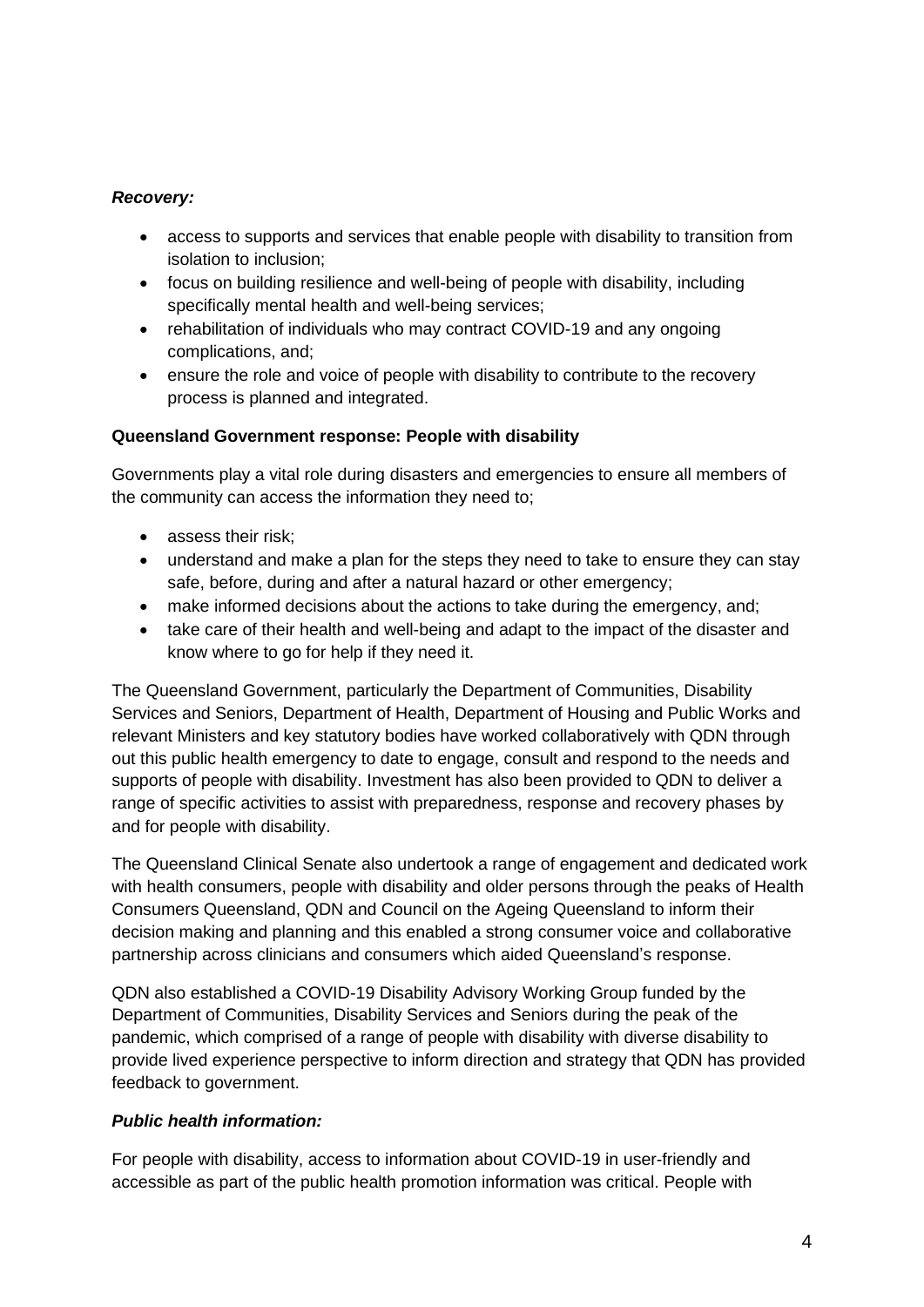disability reported as the emergency unfolded, a range of experiences and barriers to getting factual information about the coronavirus, what it meant for them and what they needed to do.

QDN was able to rapidly produce user-friendly information about COVID-19 both in written and video formats, which were publicly shared on 24 March 2020 so that Queenslanders with disability had access to user-friendly information in the early phases of the declared worldwide pandemic and state of emergency.

QDN has regularly provided updates to people with disability during this time as Chief Health Officer directives came into force, communicating changes to restrictions in user-friendly, accessible formats. These accessible updates were then made available on QDN's website, shared on Facebook and communicated with relevant government departments.

Through Queensland Health, and informed by the Health Disability COVID-19 Working Group, ongoing planning and implementation of key information for people with disability is continuing to be considered.

## *COVID-19 Emergency Planning Resources and tools:*

People with disability needed to have a plan for COVID-19 that covers their disability and health care needs for two scenarios:

- to stay at home, or:
- if they or someone who supports them gets sick and they need to either receive in home healthcare or hospital-based care.

Through funding provided by the Department of Communities, Disability Services and Seniors, QDN partnered with the University of Sydney to develop a guide to help people with disability to get the facts about COVID-19 and make a plan for how they will manage the impact of this situation. This tool uses the Person-Centred Emergency Preparedness (PCEP) Toolkit (Villeneuve et al., 2019). The PCEP helps people with disability to tailor emergency preparedness planning to their capabilities and function-based support needs. The PCEP was developed by researchers at The University of Sydney through a co-design process involving people with disability and the services that support them. The toolkit is available here:<https://qdn.org.au/home/covid-19/make-a-plan/pcep/>

QDN has worked with Queensland Government Departments and allies and partners to distribute this resource broadly so people with disability could access it. QDN also emailed this resource to all Queensland Members of Parliament for distribution to their constituents.

QDN's peer support groups, led by people for people with disability have hosted a series of virtual meetings across the state during this time to support people with disability with information about how they can make their own COVID-19 individual plan and were able to give practical tips and support to people about important things to think about in their plans.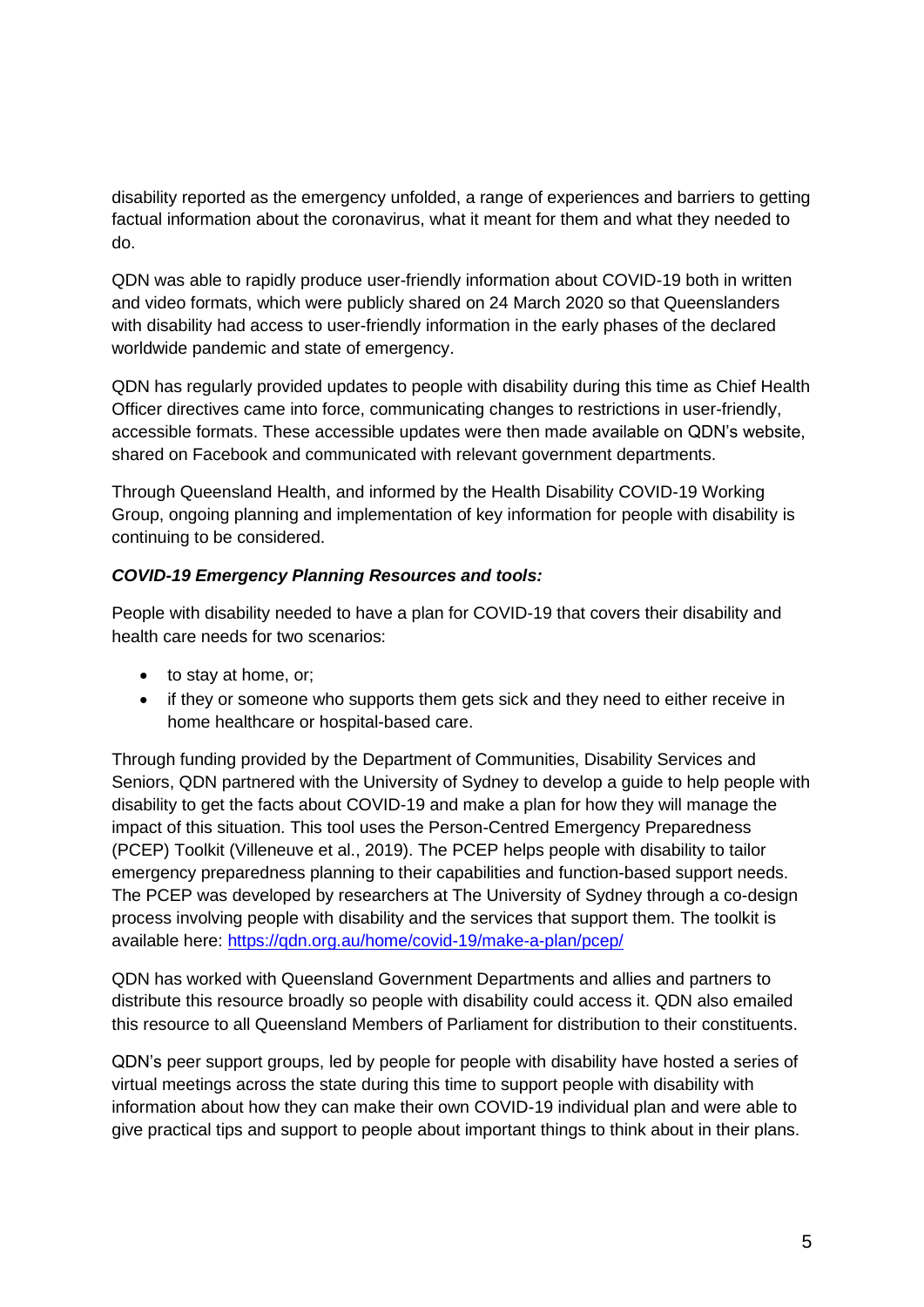QDN's 23 Peer Leaders have also been engaged in a Disability Inclusive Disaster Risk Reduction project, led by the University of Sydney to build the capacity and skills of people with disability to lead disaster preparedness across a broad range of disasters and emergencies.

As part of QDN's role on the Australian Government Department of Health Cross Jurisdictional National Roundtable Disability COVID-19, QDN was able to share this resource nationally. As a result, the Australian Commonwealth Department of Health worked with University of Sydney and QDN to now adapt this into an Australian resource. The link to the tool is on the Commonwealth Department of [Health's website.](https://www.health.gov.au/news/health-alerts/novel-coronavirus-2019-ncov-health-alert/advice-for-people-at-risk-of-coronavirus-covid-19/coronavirus-covid-19-advice-for-people-with-disability)

### *Access to digital technology and digital literacy:*

It is well acknowledged that people with disability are rated one of the groups who have the lowest rating on the national digital inclusion index. They have poorer accesses to technology and lower skills and digital literacy. QDN, therefore, sees an urgent need for training and support to enable people with low digital literacy skills to access online and virtual tele-health and allied health therapies.

This is a critical and ongoing need that will need to be addressed. In the post COVID-19 environment, as health and a range of other essential services move to more virtual models of care that rely on digital devices, equity of access to service will be at risk for people with disability.

Further to this, as well as 'having' a device, people with disability will also need the skills and knowledge to know how to use this device, how to access their essential services and in some cases where they receive funded supports, have a workforce with the skills and knowledge to support people with disability to develop their digital capacity.

Feedback to QDN in the COVID-19 environment indicated the need for greater access to devices and data to enable people with disability, in particular more socially disadvantaged or marginalised people, to remain connected and have their essential needs met and social connections maintained. QDN has been working with GIVIT, a non-profit organisation set up to assist Queenslanders with goods and services, especially in natural disasters and emergencies.

QDN subsequently engaged with the Minister for Disability Services around this matter and the department connected QDN and GIVIT together – the aim being for GIVIT to secure the devices and data, and QDN to be able to identify people with disability who need digital supports. To date, QDN has received 34 devices and has allocated over half of these to people with disability who fit the criteria agreed upon with GIVIT. Some of the recipients of devices include:

- one iPad has been sent to Normanton to connect people with disability in this remote community;
- one iPhone has been given to a person with disability with an acquired brain injury leaving hospital;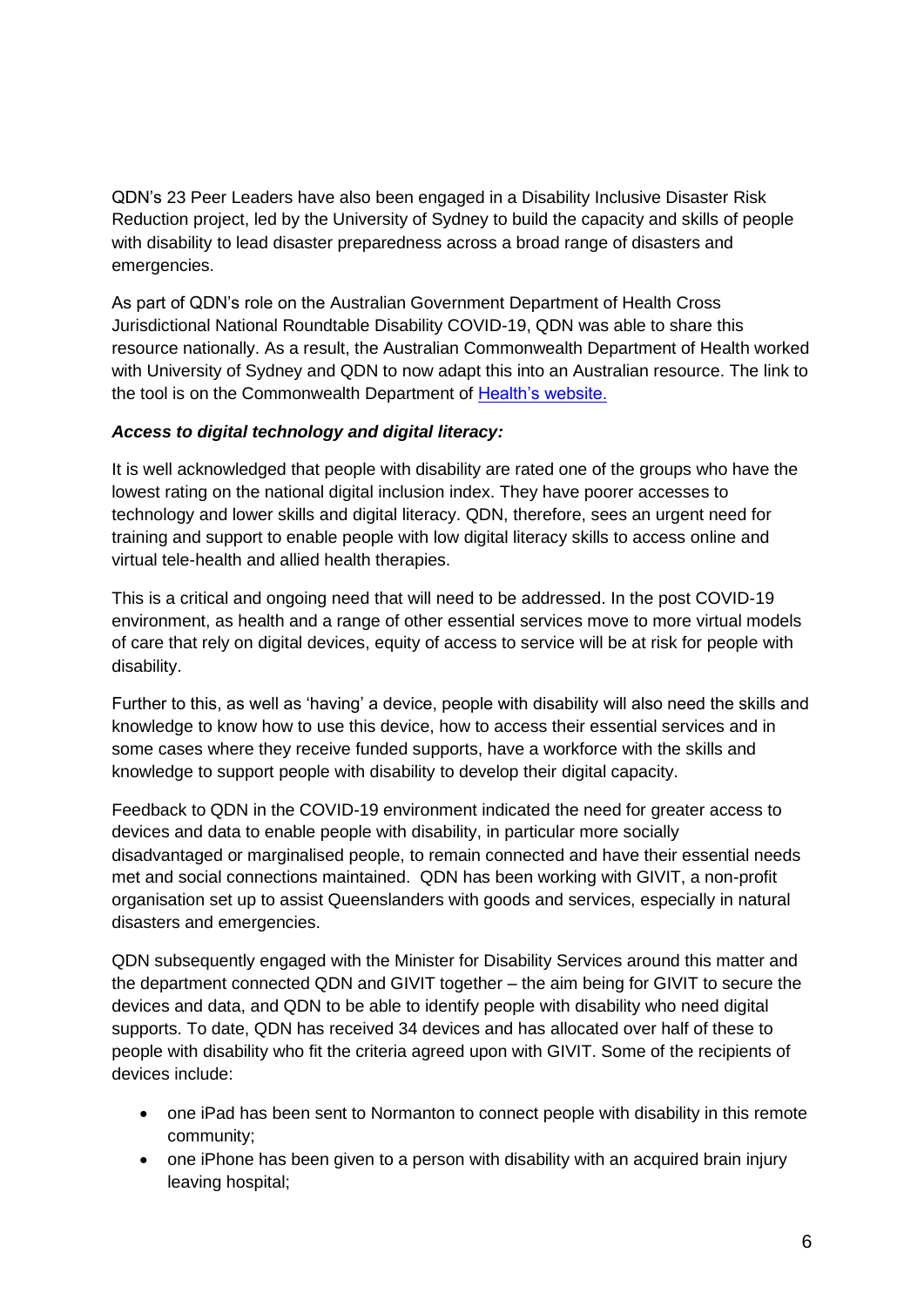- one iPhone has been given to a person with disability near Boonah to be able to be part of telehealth appointments, and:
- one iPad to a 40-year-old man not eligible for the NDIS (New Zealand citizen) living in a nursing home who is under stricter isolation requirements due to his living arrangements.

## *Access to essential disability and health services:*

COVID-19 has given Queensland, and more broadly Australia, an unexpected and once in a lifetime opportunity to disrupt the way we deliver both disability and health services. Throughout this time, the innovation and implementation of agile, adaptive models of service delivery across our service systems has been rapid and unprecedented and delivered positive outcomes and change for a number of people with disability.

For many people with disability, calls for more responsive, accessible, virtual models of care, and 'closer to home' care models have been ongoing over many decades. Whilst it is not a one size fits all, many QDN members have reported positive benefits and outcomes from these changes to the way health services have been delivered over the past four months.

People with disability have been receiving health care in other ways during COVID-19 for treatment and appointments with GPs, therapists, nurses or specialists. This includes:

- Telehealth;
- Virtual wards, and;
- Hospital in the home

Some QDN members who have received care in these ways reported positive experiences, benefits and outcomes, including:

- protecting people from contracting COVID-19;
- saving time and money;
- reducing the stress of getting to appointments, and:
- better accessibility outcomes as people have been able to coordinate and manage their own support needs for access.

QDN members have reinforced that it is important to note that e-health does not meet everyone's needs and that there is a need for ongoing choice in the way health care is delivered (e.g. a range of face-to-face or by telehealth services).

Access to ongoing care to have regular health care needs met is critical, and for some QDN members, as 'non-essential' health care was ceased, this had significant impact on their day to day functioning and pain management. For some people with disability, their fear of contracting the virus also played a factor in staying away from accessing their 'regular' health care supports and treatments. Longer term health impacts may need to be considered where people with disability had reduced access to a range of allied health and therapeutic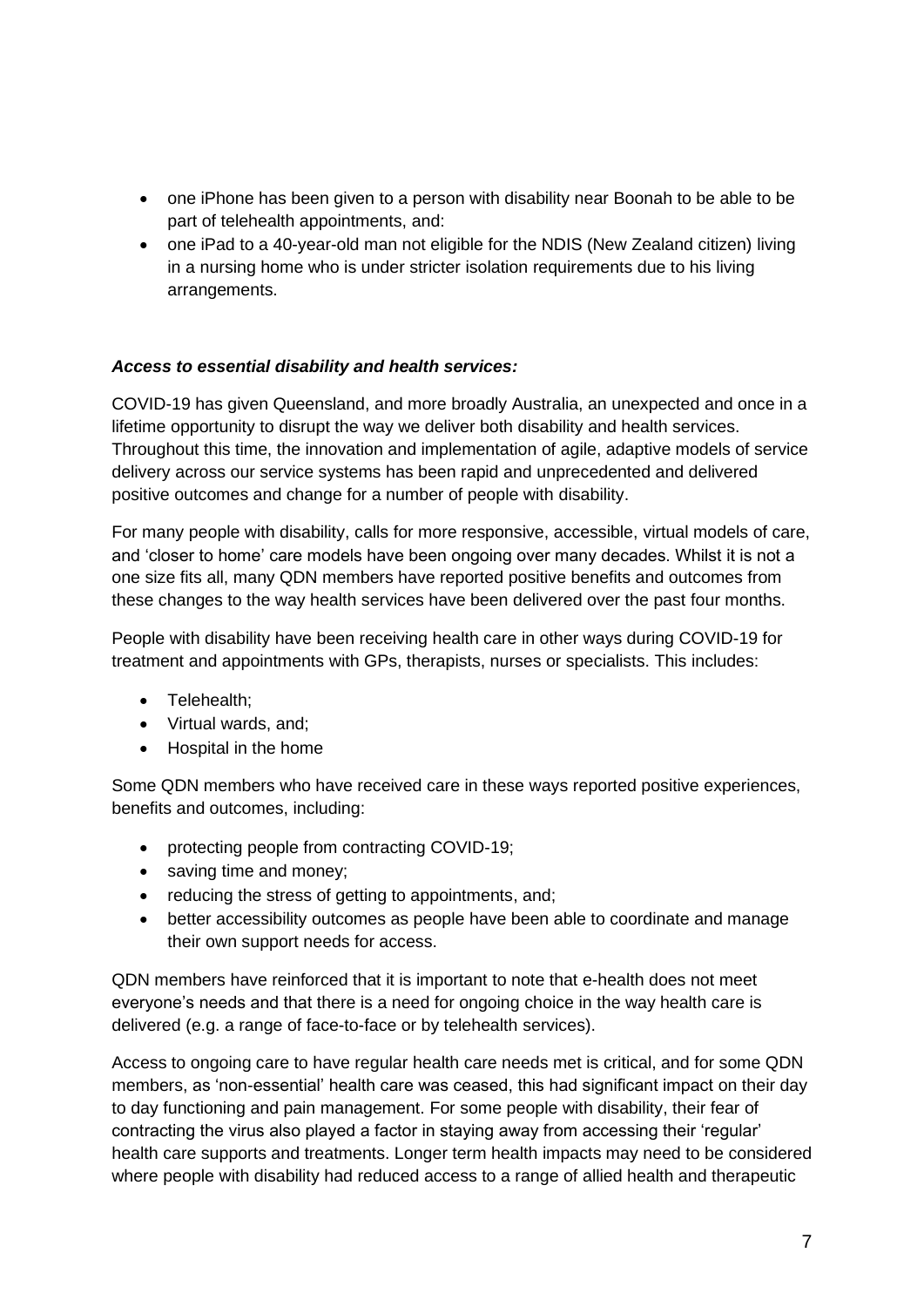supports. These 'non-essential' health care services play a key role in meeting people's day to day needs and will need to be more thoroughly considered to reduce the impact on people with disability's physical and mental health.

QDN has also been part of work, funded by Queensland Health to provide independent information, support, advocacy and guidance to patents with disability and their families who are leaving hospital during COVID-19.

### *Impacts of costs of living and people's access to health supports and health care:*

QDN members reported a significant increase in their cost of living as a result of COVID-19, that included delivery fees, shortages of and access to everyday groceries and increased prices for personal protective equipment (PPE), became a major issue for people with disability during the peak of the crisis. Additionally, public stockpiling of items like hand sanitizer and masks, left people with disability without critical PPE they use regularly as part of their day to day infection control procedures during their support in their home. QDN members reported instances where the price of hand sanitizer more than tripled during the peak of the pandemic. For people with disability, these items are essential to manage basic daily tasks like eating and personal hygiene practices.

QDN recommends that the Queensland Government works in collaboration with the Commonwealth Government, major retailers and people with disability to develop plans to ensure people with disability have priority access to essential, affordable food items and PPE in a crisis environment. Developing these plans will give people with disability greater certainty and reduce confusion in the event of a future health emergency event.

Currently, less than 10% of the population of people with disability in Australia are supported by the NDIS and are therefore unable to access and pay for the additional supports and services they may require during this unprecedented crisis. For people with disability who don't have access to funded supports and services, the establishment of the Community Recovery Hotline to assist people with disability and the Care Army was a responsive approach to an emergent need.

## *Protections for people in congregate settings:*

As we continue to monitor the COVID-19 situation nationally, people with disability in group homes and supported accommodation facilities remain particularly vulnerable. If a resident in one of these settings contracts COVID-19 there could be an urgent need for alternative accessible housing, which is currently in short supply across the country.

Moving forward, QDN recommends that the Queensland Government continues to undertake transition and outbreak planning on how to best identify and locate short-term housing options across social housing, private rentals, specialist disability accommodation, respite facilities and supported accommodation facilities to accommodate people with disability during a public health emergency.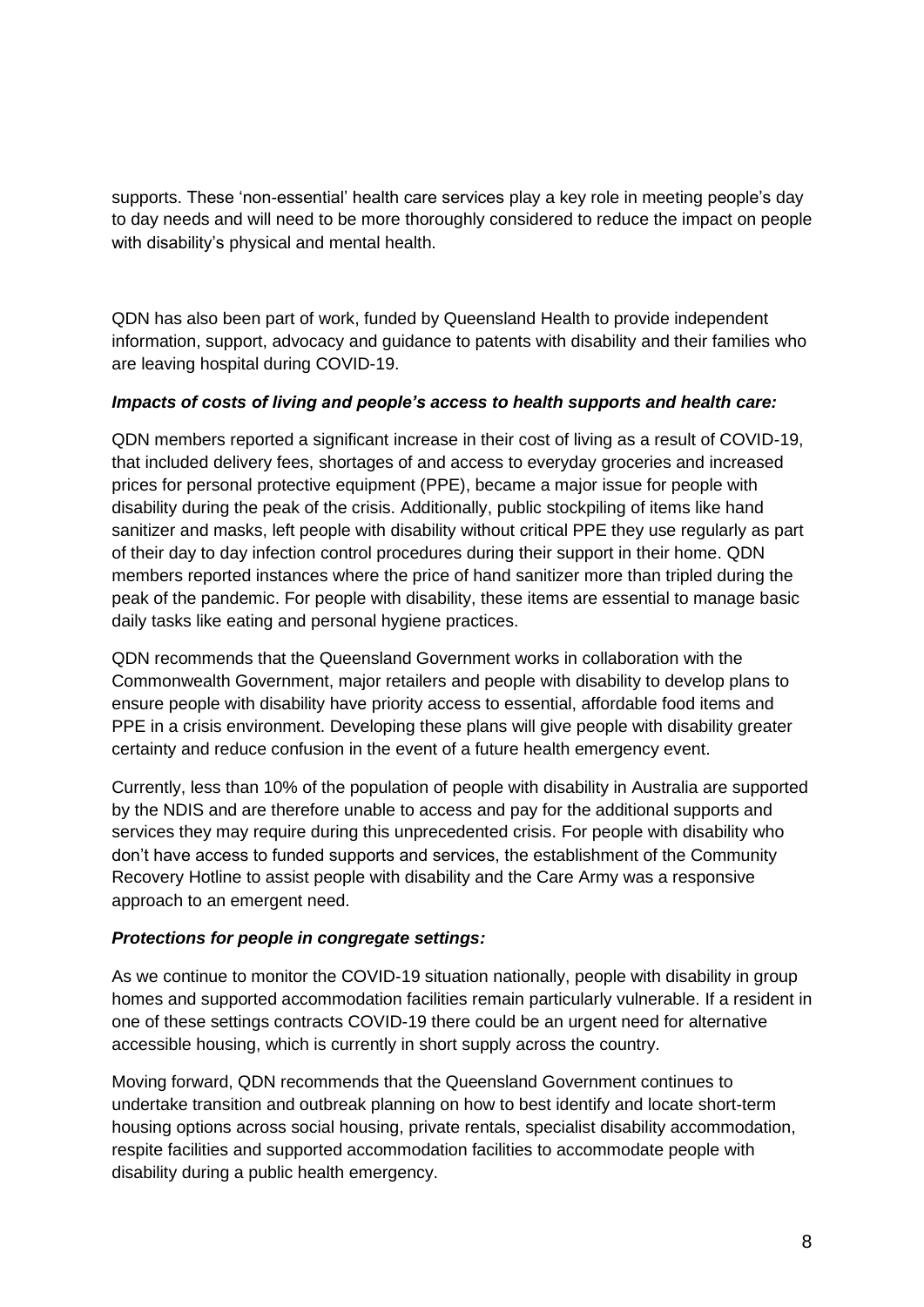Throughout the COVID-19 period, QDN received numerous reports of congregate housing settings, including supported accommodation facilities and group homes, restricting the rights of people with disability beyond what was required under public health directives. This included not allowing outside support staff who deliver essential disability services to enter and restricting visits by family members. Of concern to QDN was that many of these conditions were being more strictly enforced even as COVID-19 restrictions for the general public were being eased.

It is essential that people with disability continue to have some level of choice and control in their homes during an emergency, particularly when it comes to the essential services they need to live their day to day life. Severely restricting people's access supports and leave the home not only erodes people's basic rights, but also has the potential to increase the risks of challenging or harmful behaviours.

QDN members reported significant inconsistencies in how public health directives were being implemented in congregate settings and more broadly what was considered an 'essential service'. People with disability received different advice on what support workers were 'essential' depending on which service providers they spoke to. In extreme cases, this left some people with disability without any formal disability supports during the peak of the pandemic.

QDN recommends that the Queensland Government look at specific and detailed scenario outbreak planning to better inform how public health directives should be implemented in congregate housing settings and what services are considered 'essential'. It is vital that the development of these plans includes people with disability and their families.

#### **People with disability: recovery moving from isolation to inclusion**

Moving forward into the next phase of response in COVID-19, a recovery that includes people with disability in the planning, design, delivery and evaluation is critical. A focus on moving people with disability from isolation to inclusion and builds people's resilience and well-being is key. People with disability have played a key role in informing, shaping and leading work, by and for people with disability. This has resulted in more inclusive and responsive actions to keep people with disability safe during this time, and ensure people can stay informed and connected with essential services and supports.

Notwithstanding the recommendations outlined in this submission, QDN acknowledges and respects the efforts of the Queensland Government to seek out the lived experience of how this unforeseen pandemic has impacted the everyday lives of people with disability.

Many people with disability require a more considered and gradual return to the 'new normal'. Many QDN members have reported that they will not consider resuming their routine community activities until a vaccine is made widely available, it will be important to ensure that their voices continue to be heard and they are not left behind, and they are supported to continue to access the essential health and disability services they need.